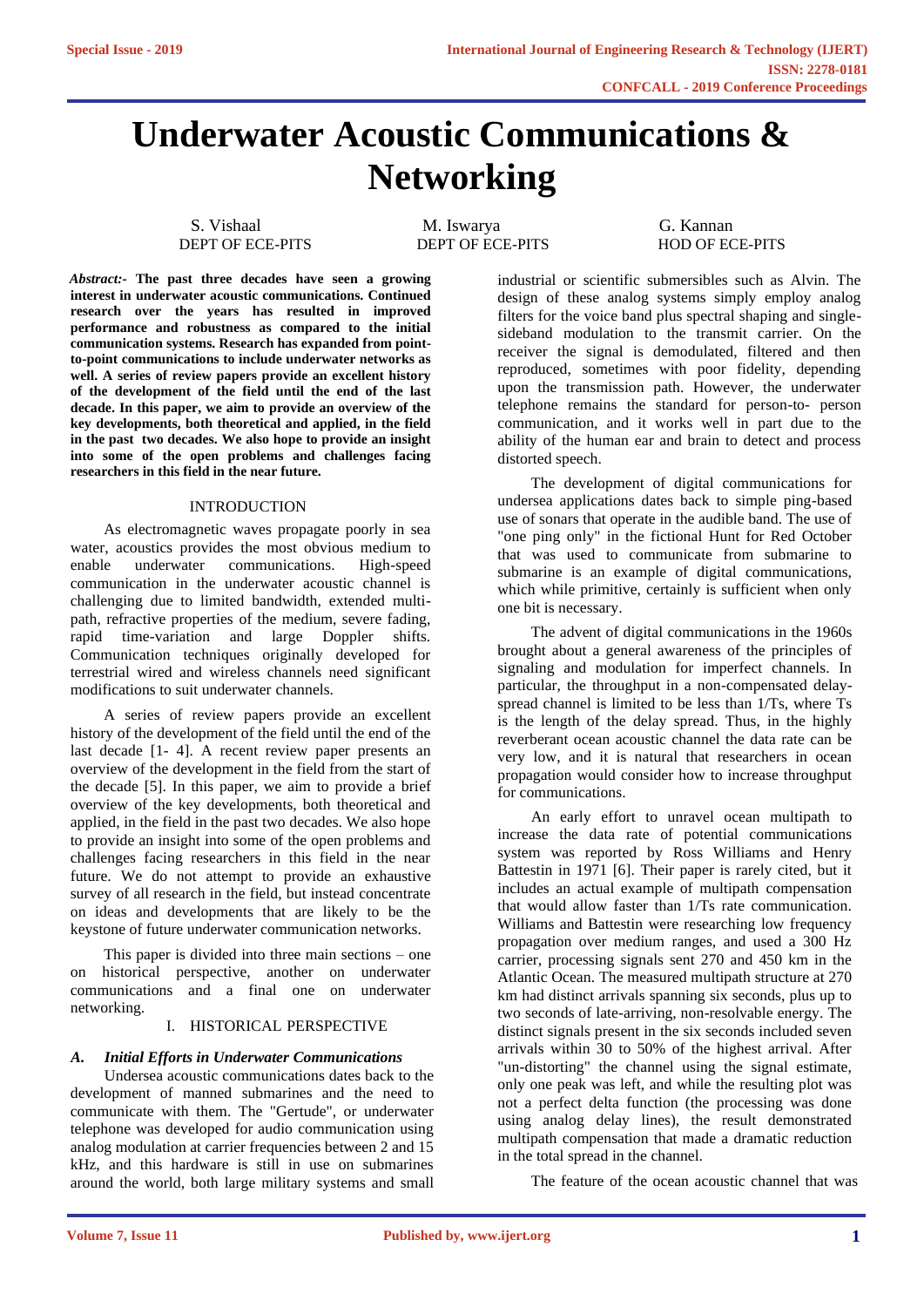exploited by Williams and Battestin is the temporal coherence that is high enough to allow channel estimation and subsequent compensation. In the nearly 40 years since their early work, other researchers have been able to use more sophisticated processing methods for channel estimation and implement algorithms on digital computers, but the principles that were demonstrated in this seminal work remain the same.

### *B. Incoherent and Coherent Modulation*

Most early underwater acoustic communications systems used incoherent modulation methods for reasons of simplicity and reliability. However, there were a number of exceptions, in particular systems that were used in channels with little boundary action, for example vertical links in deep-water. Vertical links using directional transducers on unmanned underwater vehicles (UUVs) and ships are very clean, experiencing little or no delay spread, with the result that the biggest challenge is tracking the carrier phase that changes with respect to range.

Through the 1980s phase coherent communication was used almost exclusively for deep-water vertical links, but in the early 1990s phase coherent communication in multipath channels began to attract attention, as incoherent methods were limited to a bandwidth efficiency of approximately 0.5 bits per Hz. The desire for more throughput in a physical channel with little bandwidth naturally lead to interest in adaptive equalization to combat the effects of multipath, and these efforts are described in detail below.

Despite the incredible advances in methods for phase- coherent processing over the past 15 years, incoherent systems still have their place and are still in use. Their biggest advantage is algorithmic simplicity, requiring modest processors and thus reducing cost and power. A number of commercial systems are available, and while their bandwidth efficiency may be low, they are satisfactory for many applications where low bit rates (and perhaps low power efficiency levels) are acceptable. Incoherent methods generally include frequency-hopping (with single or multiple tones transmitted in a given time instant), and M-ary frequency-shift keying using symbol durations that are longer than the channel clearing time, and variations that employ alphabets of FM sweeps transmitted one at a time, or simultaneously in different bands.

# *C. Production Systems*

Examples of commercial and low-volume production systems that have been developed and used in the field include the early modems developed by Datasonics in the US in the late 1980s that operated at low bit rates using binary FSK with analog electronics for detection. Typical data rates were 80 bps without any error correction. While not the only low-rate system, due to its availability this system was used in a number of applications. An early MFSK system that was commercialized through Datasonics was originally developed at Woods Hole in 1990 and included a simple

transmitter based on an 8-bit processor and an early 32 bit floating-point processor for the receiver. This became the basis for the later Benthos ATM series modems, now part of Teledyne. Throughput the 1990s a number of additional systems were developed and commercialized using both coherent and incoherent modulation.

Today commercial acoustic communications systems are available from a number of manufacturers, including Teledyne and LinkQuest in the US and Evologics and Devologics in Europe. There are several others offering acoustic modems also, with many government and industry-funded efforts that have resulted in low-volume production systems for in-house applications.

A significant issue in selecting a system is establishing what the real range and data rate will be for a specific use. A system designed for deep-water may work poorly in shallow water (or when configured for too high a data rate when reverberation is present) . Manufacturers specifications of maximum data rates are useful for establishing the upper performance bound, but often are not achievable, in particular in challenging acoustic environments. Users that are well- funded have resorted to purchasing multiple systems and testing them in specific environments to determine if they will meet their needs. An international effort that will standardize tests for acoustic communications systems is needed, but the costs to undertake this (and the value of the resulting information) means that an impartial body is difficult to establish and private organizations or governments that perform comprehensive tests tend not to publish the results.

#### II. UNDERWATER COMMUNICATION **TECHNIQUES**

#### *A. Challenges posed by the Channel*

High-speed communication in the underwater acoustic channel has been challenging due to a number of reasons. The bandwidth available for communication is severely limited due to the strong absorption of high frequency sounds by sea

water. Extended multi-path, rapid time-variation and severe fading are also common in many underwater channels. The relatively slow signal propagation speed in water implies large Doppler shifts at moderate speeds of communicating platforms. A good understanding of the communicationschannel is important in the design and simulation of a communication system. A good review of early channel modeling work has been presented in [7].

At high frequencies appropriate for shallow water communications, ray theory provides the framework for determining the coarse multipath structure of the channel. As such a model does not capture the time-varying nature of the channel, efforts have been made to augment this model with a time-varying surface [8]. The primary limitation of this approach is the availability of an accurate and calibrated surface time-variation model.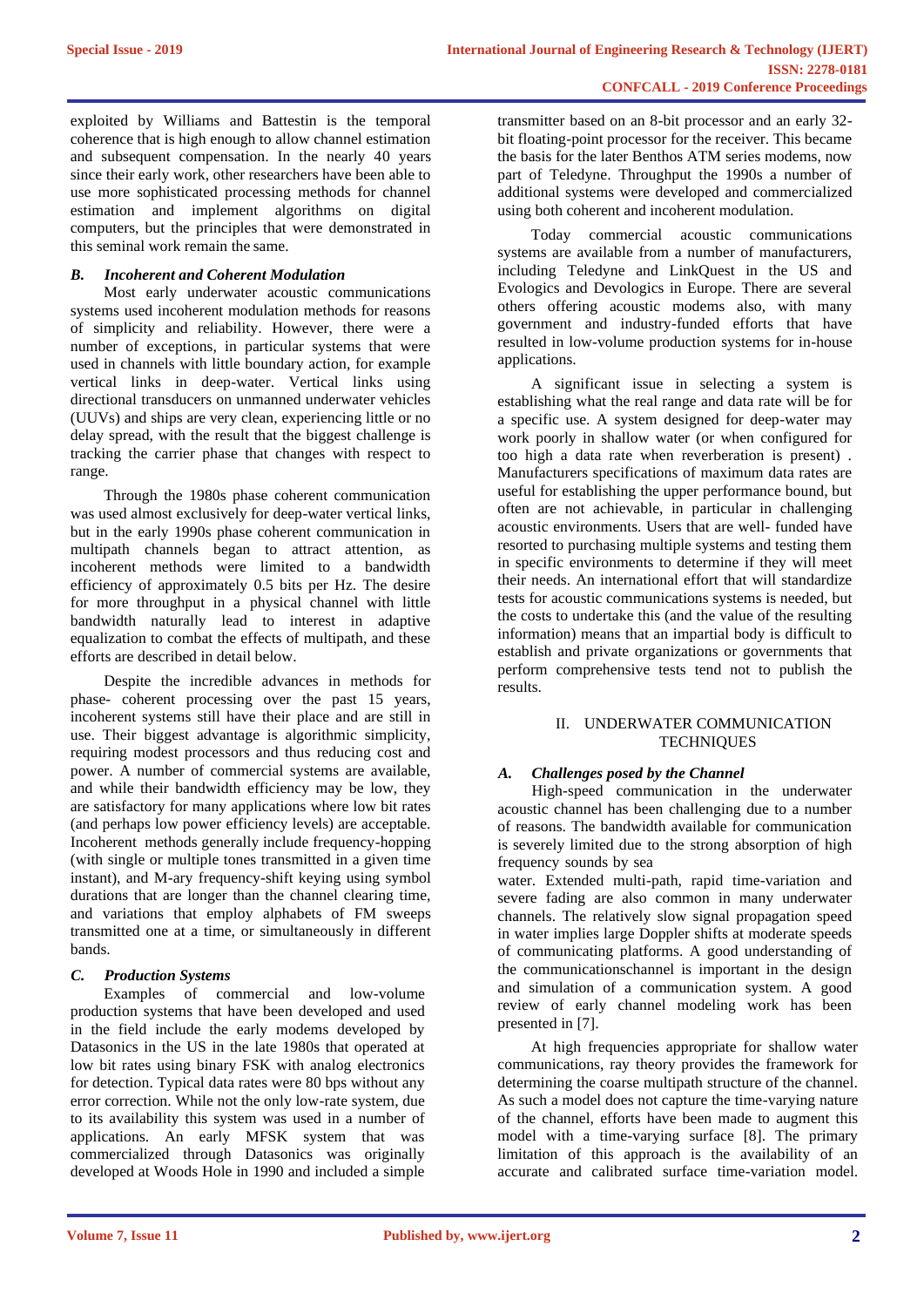Moreover the time-variation in the channel is not limited to surface reflected arrivals.

Some researchers model the shallow water channel as a Rayleigh fading channel but others challenge that assumption, especially when discrete arrivals can clearly be seen in the channel response. There has been no consensus among researchers on the model applicable in shallow waters. Recently, a ray theory based multipath model where the individual multipath arrivals are modeled as Rayleigh stochastic processes has been shown to describe the medium range very shallow water channel accurately [9]. Studies of acoustic propagation through anisotropic shallow water environments in the presence of internal waves [10] may form the basis of future physics-based channel modeling research.

Modeling of the rapidly time-varying surface in a surf zone is especially difficult. The scattering of acoustic signals off shoaling surface gravity waves results in a time-varying channel impulse response and occasional caustics characterized by intense, rapidly uctuating arrivals [11]. Hence most channel impulse response algorithms have difficulty coping with surf zones. Further work in this area is needed to help improve performance of communication systems in surf zones.

An additive Gaussian noise assumption is used commonly in the development of most signal processing and communication techniques. Although this assumption is valid in many environments, some underwater channels exhibit highly impulsive noise. Signal detection [12] and Viterbi decoding [13] techniques developed for impulsive noise

models such as the symmetric  $\alpha$ -stable noise have been shown

to perform better in warm shallow waters dominated by

snapping shrimp noise.

#### *A. Channel Equalization*

The shallow water acoustic communication channel is characterized by a long delay spread and a high Doppler spread. Coherent modulation schemes such as phase shift keying (PSK) along with adaptive decision feedback equalizers (DFE) and spatial diversity combining have been shown to be an effective but computationally complex way of communication in such channels [14].

Although the channel has a long delay spread, the multipath arrivals are often discrete. This presents the possibility of using a sparse equalizer with tap placement based on the actual channel response to reduce the number of required taps. This would lead to lower complexity, faster channel tracking and enhanced performance [15-17]. Sparse partial response equalizers (sPRE) exploit the sparse nature of the underwater channel to shorten the impulse response of the channel. When combined with a low-complexity belief propagation (BP) detector, the residual inter-symbol interference (ISI) from the sPRE can be used for multipath diversity [18].

Conventional equalization techniques require a training period during which the equalizer converges. However blind equalization techniques use only the statistical properties of the signal and do not require an explicit training sequence. They typically converge slower than training based methods and therefore their use has been limited to long or continuous data streams. In [19], the authors show that a blind DFE when combined with an appropriate iterative procedure provides good performance on short data bursts.

DFEs suffer from error propagation due to the feedback of erroneous decisions in the loop. Hence powerful forward error correction (FEC) codes are needed to ensure low bit error rate (BER) communication. Inspired by the iterative information exchange in Turbo decoders, researchers have developed turbo equalization techniques where iterative interactions between the equalizer and a decoder result in joint estimation, equalization and decoding [20]. Although experimental testing at 1 km range in very shallow waters with a vertical 8-hydrophone receiver array showed that the algorithm performed significantly better than DFE, the algorithm had some difficulty with sparse channels; future work combining sparse equalization techniques with turbo equalization may help address this difficulty.

The computational complexity of maximum a posteriori probability (MAP) equalization used in turbo equalizers increases exponentially with channel length. Even with per- survivor processing (PSP), this complexity can be too high for practical implementations. In [21], the authors propose a softinput DFE structure to replace the MAP algorithm in the turbo equalizer. A joint DFE is optimal for multichannel combining, but is often too complex. The authors considered alternatives with separate DFE for each receiver and found that a set of DFE with a log likelihood ratio (LLR) output yields good performance. To avoid error propagation problems with DFE, some researchers have successfully used a linear equalizer instead of the DFE in the turbo equalizer structure [22]. Most receivers have difficulty in shallow water channels due to the large Doppler spread induced by rapid channel variation. In a two-part paper [23, 24], the authors use a channel tracker with a linear decoder to combat large Doppler spread.

The use of direct sequence code division multiple access (DS-CDMA) has some benefits such as multiuser access and low probability of detection (LPD). DFE has been used to combat ISI in DS-CDMA systems [25]. A symbol decisions feedback (SDF) DFE uses the symbol decisions after de- spreading on the feedback path. As the symbols in a DS-CDMA system are relatively long, a DFE using SDF is not able to track rapidly varying channels. For such channels, a chip hypothesis feedback (CHF) can help track the channel at the chip rate rather than the symbol rate.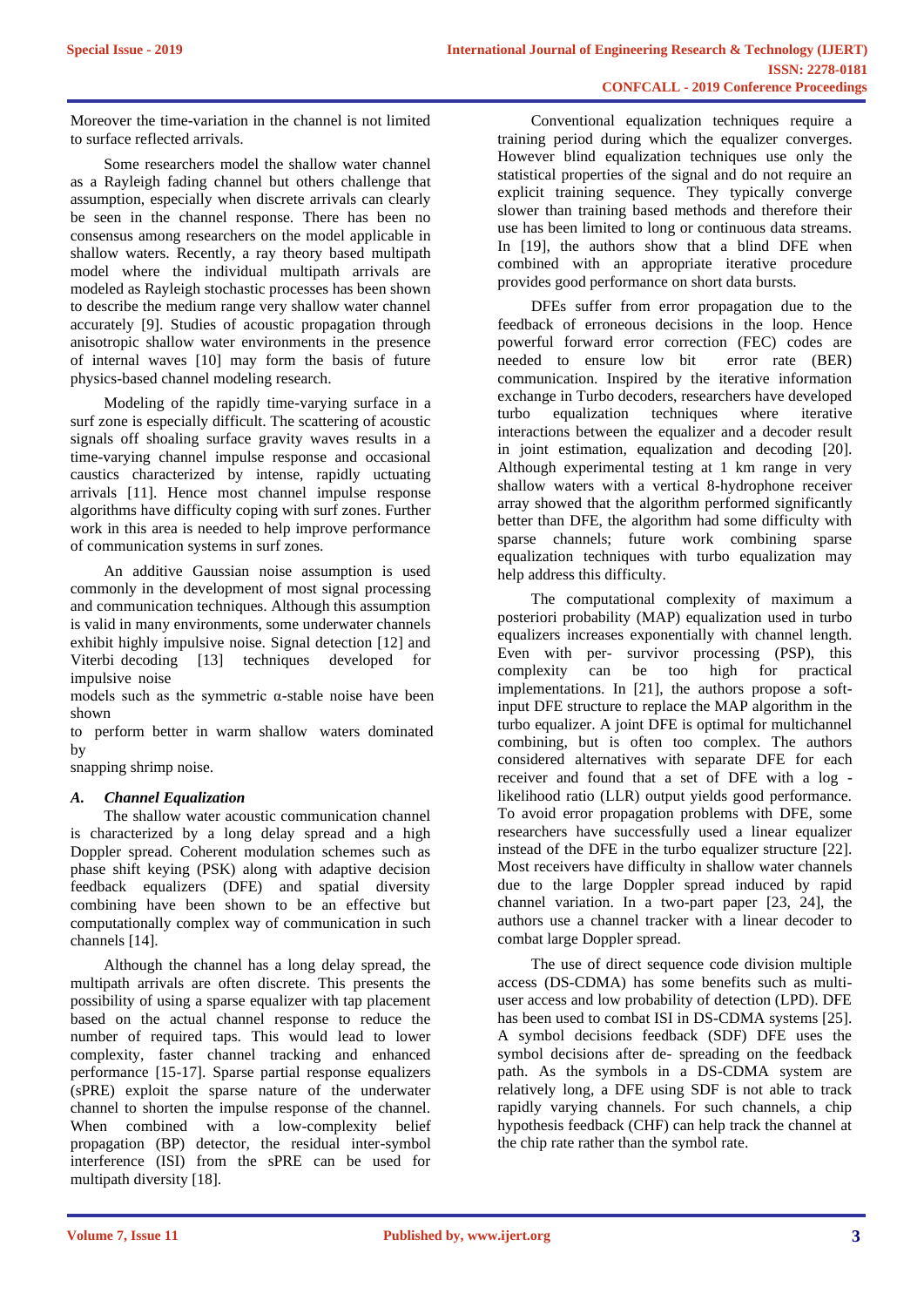# *B. Time Reversal Mirrors and Phase Conjugation*

Due to the symmetry of the linear wave equation, sound transmitted from one location received at other locations, reversed and retransmitted, focuses back at the original source location. This is the principle behind time reversal mirrors (TRM) or its frequency domain equivalent – active phase conjugation. The temporal compression effect of TRM reduces the delay spread of the channel while the spatial focusing effect improves signal-to-noise ratio (SNR) and reduces fading. An experiment conducted in 1999 demonstrated such a TRM communication system in shallow waters [26]. The larger the number of transmitters, the better the TRM focus. TRM based communication systems effectively utilize spatial diversity at the transmitter rather than the receiver (spatial focusing does not allow the use of multiple receivers). This opens up the possibility of spatial multiplexing and low probability of intercept (LPI) communications. In a TRM based communication system, a probe signal has to be first transmitted from the receiver to the transmitter. The transmitter then uses a time-reversed version of this signal to convey information. As the channel changes over time, the probe signal has to be retransmitted to sample the channel but decoherence times up to several tens of minutes were observed at frequencies of 3.5 kHz during experiments.

Although TRM helps reduce delay spread of the channel, it does not eliminate ISI completely. Hence the communication performance can be improved through the use of a DFE [27]. Without equalization TRM is ISIlimited at high signal strengths. A detailed analysis of several solutions to deal with the ISI in a TRM system is presented in [28].

A closely related idea – passive phase conjugation (PPC)

– uses the cross-correlation of two consecutive signals transmitted from the transmitter to the receiver to convey information. In one such system which uses pulse position modulation (PPM) with PPC for communication, the spacing between a linear frequency modulated (LFM) signal and its mirror image is used to encode the data [29]. Another PPC communication system uses a probe signal followed by several data-carrying PSK symbols [30]. In [31], the authors present results from an experiment to compare the performance of several methods including equalization, PPC and combinations of both methods. Adaptive equalization can be effectively combined with PPC to estimate and eliminate residual ISI [32]. In another experiment, it was found that continuous channel updates and Doppler tracking is required before time reversal in order to achieve acceptable performance in presence of ocean variability due to surface movement [33].

The computational simplicity of phase conjugation based communication systems is compelling. However, the use of such systems is limited by the quasi-static channel requirement. Rapidly changing channels due to moving communication nodes may pose a challenge to the use of phase conjugation in mobile applications.

# *C. Multi-carrier Modulation*

Multi-carrier modulation offers an alternative to a broadband single-carrier communication. By dividing the available bandwidth into a number of narrower bands, orthogonal frequency division multiplexing (OFDM) systems can perform equalization in frequency domain and eliminate the need for complex time-domain equalizers. OFDM modulation and de-modulation can easily be accomplished using fast Fourier transforms (FFT). A shallow water experiment in the Mediterranean

sea yielded good OFDM performance (BER <  $2\square 10^{-3}$ ) at ranges by to 6 km [34]. At the same ranges, the DSSS performance was found to be significantly poorer.

OFDM systems often use a guard period (often implemented as a cyclic prefix or zero prefix) between consecutive OFDM symbols to avoid ISI. When the delay spread is long, the prefix length can significantly affect the bandwidth efficiency. Maximum likelihood sequence detection (MLSD) on individual sub-carriers using a low complexity PSP can combat ISI when the symbol period is smaller than the delay spread [35]. Other channel shortening techniques such as sPRE may also be used in future OFDM systems to reduce the prefix length and improve bandwidth efficiency.

When using coded OFDM, consecutive symbols are often striped across sub-carriers to reduce the error correlation due to fading. However, impulse noise present in some environments can affect multiple subcarriers simultaneously and hence generate correlated errors. The use of a channel interleaver with coded OFDM allows symbols to be distributed over frequencytime plane thus allowing the code to make maximal use of frequency and time diversity offered by OFDM [36]. The knowledge of error correlation due to impulsive noise could be used in future decoding algorithms to improve decoding performance.

OFDM systems are very sensitive to Doppler shift due to the small bandwidth of each sub-carrier as compared to the Doppler shift. As the carrier frequency in underwater acoustic systems is typically low as compared to Doppler shift experienced due to movement, the communication systems have to cope with wideband Doppler which results in non- uniform Doppler shift across sub-carriers. In [37], the author presents an algorithm for non-uniform Doppler compensation in OFDM systems based on a single adaptively estimated parameter. In [38], the authors present a preprocessor that estimates Doppler shift by measuring the time between two known signals and removes the Doppler shift using a computationally efficient linear interpolator. Being a preprocessor, the technique can be used with any type of modulation and equalization.

# *D. Spatial Modulation*

Information theoretic studies have shown that the capacity of a channel increases linearly with the minimum of the number of transmit and receive antennas.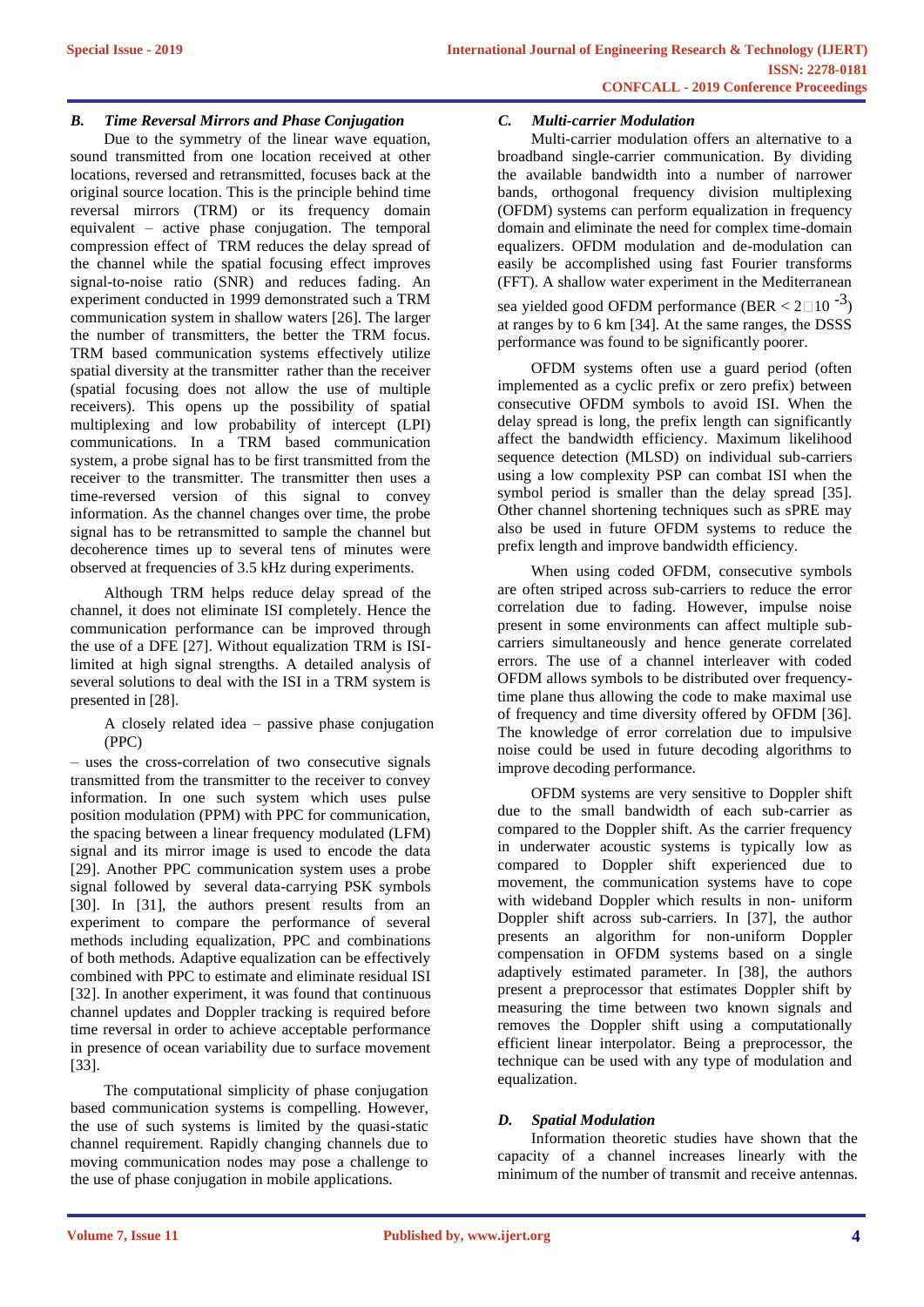This increase in capacity translates to a corresponding increase in achievable data rate through the use of multiple input multiple output (MIMO) processing techniques and space-time coding.

Optimal detection techniques such as MAP and maximum likelihood sequence estimation (MLSE) exponentially grow in terms of complexity with the number of antennas. To address this problem, space-time trellis codes (STTC) and layered space-time codes (LSTC) can be used with sub-optimal decoding techniques [39]. The benefits of MIMO over single-input single-output (SISO) underwater communication systems were successfully demonstrated through an experiment in the Mediterranean Sea using 2 transmit projectors for STTC and 4 transmit projectors for LSTC. In another set of experiments with 6 transmit projectors, a spatial modulation scheme with an outer block code, interleaver and an inner trellis-coded modulation (TCM) was demonstrated [40]. The experiments demonstrated that with the proposed spatial modulation scheme offered increased bandwidth and power efficiency as compared to signals constrained to temporal modulation. For ISIlimited channels, spatial modulation offers the possibility of increasing data rates when simply increasing transmission power does not. In a MIMO-OFDM experiment, nearly error- free performance was achieved with a 2-transmitter 4-receiver setup at ranges up to 1.5 km using a ½-rate low-density parity check (LDPC) code at a coded data rate of 12 kbps [41].

The promise of increased throughput and spatial diversity in practical MIMO systems can only be achieved if the transducers in transmit and receive arrays are placed with spacing larger than the spatial coherence scale at the frequency of interest. In [42], the author theoretically and experimentally studies the gain due to spatial diversity given parameters such as the number of transducers and the spacing between them. Further research is required to better understand issues surrounding transducer locations, especially as their placement may be constrained in mobile systems such as autonomous underwater vehicles (AUV).

#### III. UNDERWATER NETWORKING

There have been significant advances in underwater networking over the last few decades. In this section, we look at some of the key developments in datalink layer (DLL), media access control (MAC) and routing protocols.

#### *A. Media Access Control*

In static MAC protocols, nodes are allocated predetermined data channels, are contention-free (also referred to as scheduled or deterministic protocols). Static protocols are inherently non-scalable. In dynamic and adhoc schemes, nodes typically use a shared control channel over which data channels are requested. Two main MAC topologies used are centralized or distributed. In centralized topology (also referred to as clustered, cellular etc) a master node controls media access for

nodes in its neighborhood. In a distributed topology, there are no controlling master nodes and all nodes asynchronously handles data transfers. Dynamic MAC protocols in distributed topology are contention-based. In centralized topology, they could also use polling methods with no contention.

## *1. Static Protocols*

The traditional contention-free static MAC protocols include TDMA, FDMA, and CDMA. Space division multiple access (SDMA) is rarely used. Among these, a general consensus in underwater network research is that FDMA is inefficient for underwater applications [43]. TDMA has been reported to be better in some aspects [44] but requires good time synchronization in nodes. In some publications, CDMA is favored over TDMA and FDMA [45-47]. PCLS, a loosely synchronized form of TDMA with nonoverlapping timeslots, has been proposed for low capacity sensor networks [48].

*2.* Dynamic Contention-based MAC in a Distributed Topology

Some of the simpler contention-based distributed protocols include half duplex ALOHA, carrier sense multiple access (CSMA) and medium access collision avoidance (MACA) using RTS/CTS handshaking [44]. A CSMA based contention protocol was described in [49]. MACA based protocols use RTS, CTS, DATA, ACK sequences and were shown to be effective for underwater use compared with scheduled protocols early on in the Seaweb project [43]. The authors observe that in the physical and MAC layers, adaptive modulation and power control are the keys to maximizing both channel capacity and channel efficiency and RTS/CTS handshaking permits that, along with addressing, ranging and channel estimation. MACA based protocols are found to be highly suited in many scenarios underwater where scalability is important and timesynchronization is not available [50-53]. However in some sensor networks, RTS/CTS mechanisms could perform poorly due to latency issues and inefficiency for small payload packets [48].

Protocol extensions and enhancements of MACA have been investigated to suit them better to underwater channel. For example, a WAIT command extension has been investigated in [54, 55]. A WAIT command is sent back by the receiver if it is currently busy and intends to send a CTS later on. In [43], instead of using ACK packets, selective ARQ is initiated by recipient should it not receive packets in a specified time. In [56], the authors proposed to counter the wasted bandwidth in handshaking due to the high propagation delay, using a variant called PCAP which pipelines other actions while waiting for CTS from receiver. Packet trains have been shown to greatly improve the performance of protocols such as MACA [51, 57, 58]. Analytical results for optimal packet size as a function of the acoustic link parameters (transmission rate, link distance, and error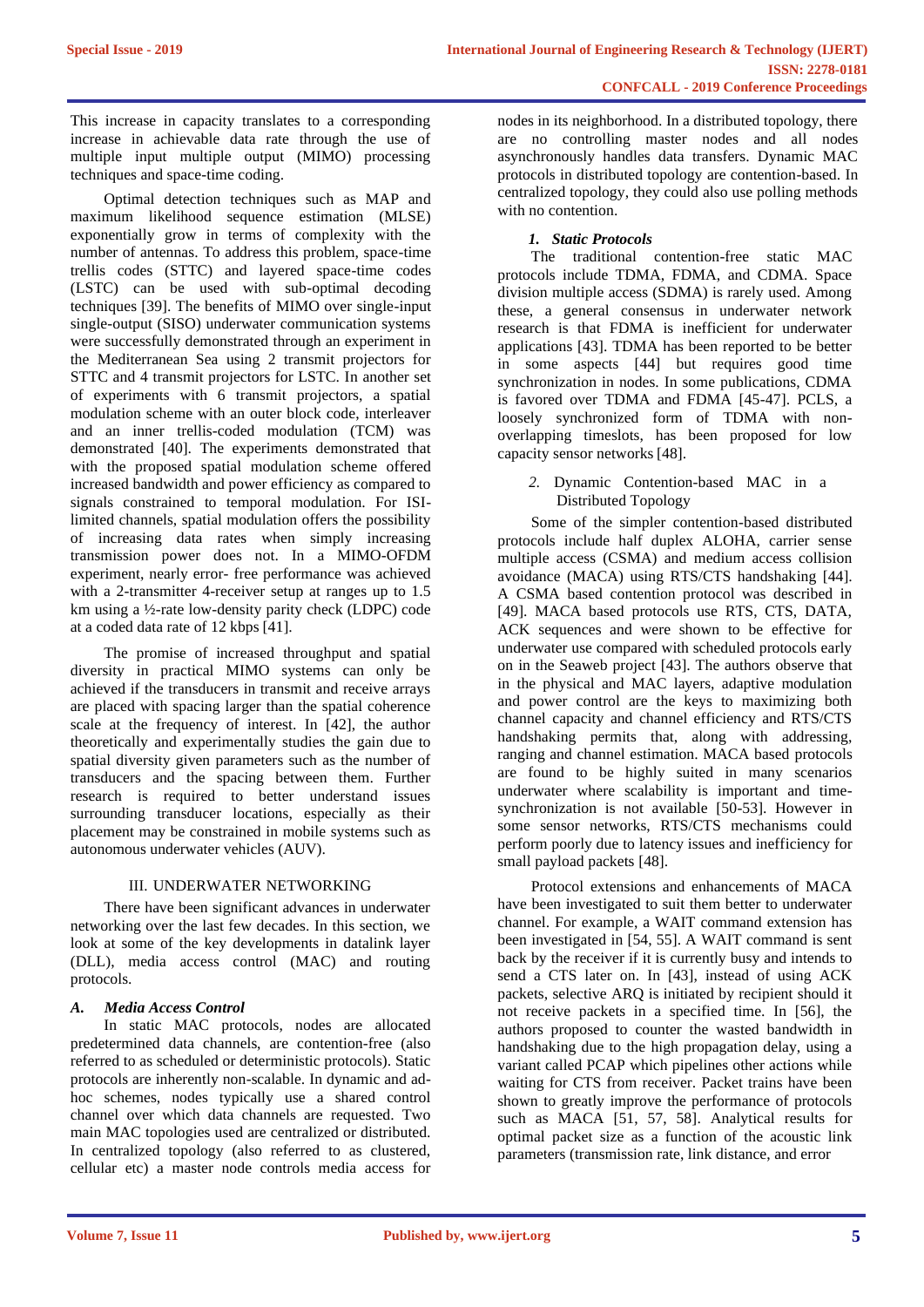probability) and the train or group size have been presented in [59]. Floor acquisition multiple access (FAMA), a family of protocols of which MACA is a variant, was originally proposed for terrestrial networks. It uses carrier sensing

(absent in MACA) and puts restrictions on RTS/CTS time durations. Time-slotting can also be implemented to enhance performance [60]. FAMA in its original form is quite unsuited to underwater networks, but with enhancements such as slotting, it can be used underwater effectively [51]. Distance aware-collision avoidance protocol (DACAP) is also based on MACA [61]. It adds a warning message if a RTS is overheard while waiting for a reply to its own RTS. While waiting for reply, if another CTS or a warning is heard, a random back off is used. Optimal power control for DACAP is studied in [62]. The optimal power is found to be that which minimizes connectivity.

### *3. Dynamic Contention-based MAC in Centralized Topology*

We review one of the reported networks of this type, a deep-water acoustic local area network (ALAN) deployed in Monterey Canyon [63]. The sub-surface nodes send asynchronous requests via a shared channel (similar to MACA RTS) to send data packets to the master node. The master node sends an acknowledgement (similar to MACA CTS) via a different channel indicating the data channel to be used. The node transmits data immediately on the data channel. The request, ACK, data channels are different frequency bands. This protocol resembles MACA except that the RTS, CTS and DATA are sent on different channels. Since the transmit request happens on a shared contention channel, we classify this as a contention protocol. MAC topology is centralized as the MAC function of data channel allocation is performed by the central node.

## *4. Dynamic Contention-free MAC in Centralized Topology*

The polling -based protocol called FAMA-CF in [50] uses request for RTS (RRTS), RTS, CTS, DATA, ACK handshaking to communicate with the central node. The central node initiates the RRTS to its peers. In [64], the authors look at one CDMA code per cluster and spatial re-use of codes. TDMA is used within each cluster. Nodes are assumed to be able to handle multiple CDMA codes simultaneously. Similar scheme in which clusters are allocated either different CDMA codes or FDMA bands is found in [65] where, within each cluster TDMA is used. Since cluster heads are tasked with TDMA slot allocation to ordinary nodes, we can classify the above as centralized MAC topology.

An underwater acoustic cellular network is an extension of centralized topology. Analysis of frequency re-use between adjacent clusters and optimal cell-radius selection criteria has been carried out recently [66]. A related work on channel allocation and scheduling protocol for cellular networks is presented in [67].

## *B. Other Datalink Layer Aspects*

A key DLL/MAC aspect is energy conservation. PCLS as discussed earlier [48] incorporates a power control and sleep-wake up scheme. Another example on energy minimization [68] shows an ultra-low duty cycle MAC protocol focusing on energy conservation at low data rate. A sensor wakeup scheme – adaptive wakeup schedule function (AWSF), suitable for underwater sensor systems uses a time cyclic wakeup schedule for each node such that at any one time only a few nodes are active [69].

An novel approach to provide reliable data transfer uses rate-less codes, a class of erasure correcting codes where the source data packets are converted into virtually an infinite stream and can be reconstructed from received data, provided it contains a minimum number of packets [70].

## *C. Network Layer and Routing*

Fully connected peer-to-peer topologies without the need for routing were commonly used earlier [45]. But such networks could suffer from near-far power problems and multi-hop routing is now preferred for large networks. In clustered network routing topology, only some nodes have routing (gateways) functionality and ordinary nodes within one-hop distance to gateways send data to them for routing. In fully distributed routing topology, all nodes are equal and perform routing to neighbors as required.

A good review of underwater network protocols until the year 2000 can be found in [44]. A store-andforward protocol was proposed in [71] for shallow-water ALAN's, where they use a form of packet radio network (PRN) protocol [72] that matches the shallow-water acoustic channel characteristics. In [73], the authors presented a clustered topology assuming full- duplex modems. The gateway node manages route discovery through the use of probe messages to its neighbors. In [74] AODV based routing together with MACAW is proposed. The authors modify the standard reactive AODV protocol to use reverse link pointers by assuming bi-directionally symmetric links. In [75], the authors discuss location aware source routing for dynamic AUV networks, a modification from the terrestrial DSR protocol. It uses known TDMA frame timings to compute ranges based on propagation delay, and estimate local topology to determine routes. In [76], for delay-tolerant applications, the protocol chooses low packet error rate links, to maximize the probability of correct reception, and thus minimize retransmissions. For delay-sensitive applications, it tries to minimize the energy consumption, while limiting the end-to-end packet delay by estimating at each hop the time to reach the sink and unacknowledged packets are not retransmitted.

The idea of mixing data at intermediate nodes in a network is at the root of network coding, a technique introduced in a seminal paper in the year 2000 [77]. Such schemes for underwater networks are considered in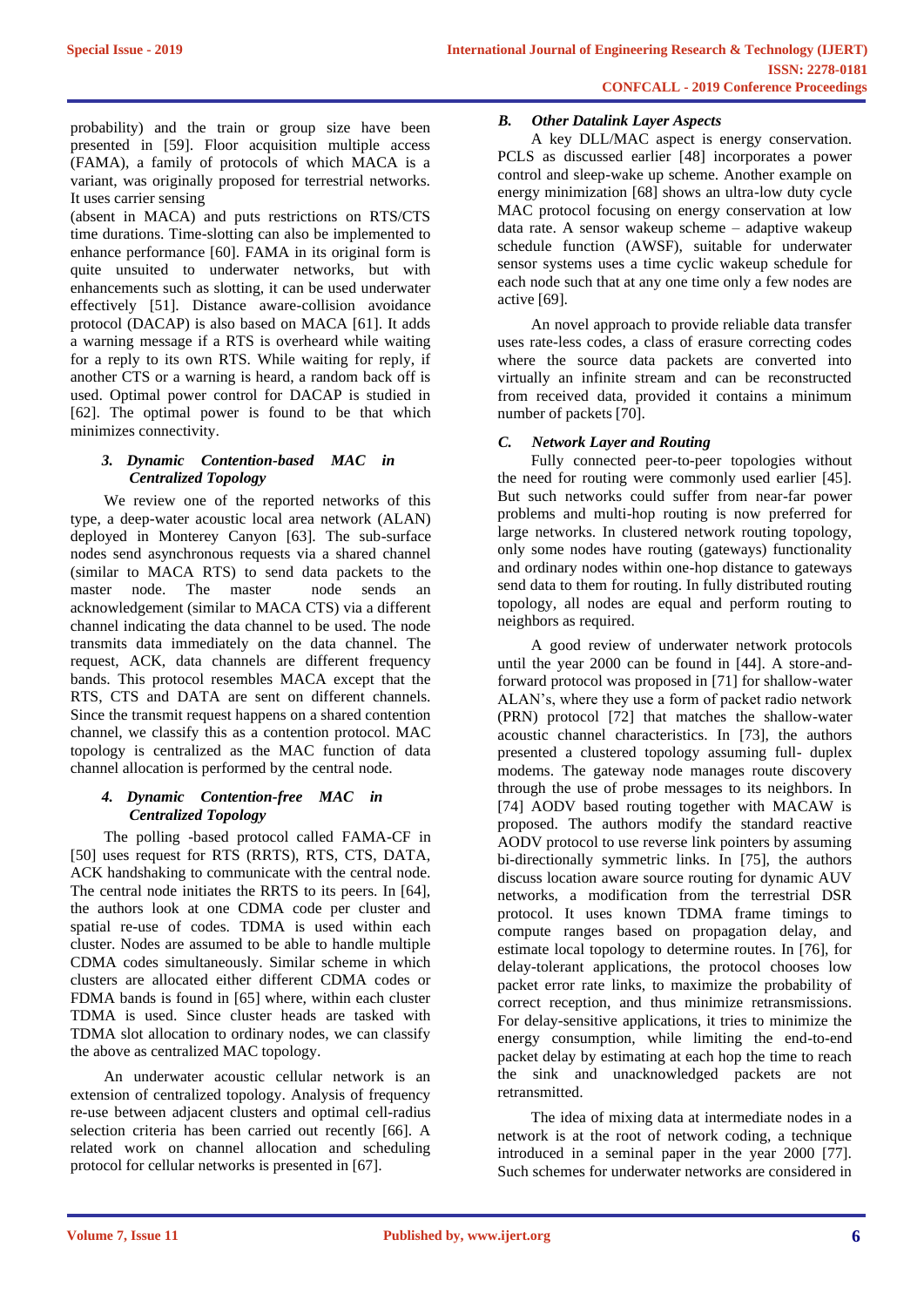[78]. In a concatenated relay network, the authors compare two routing schemes based on end-to-end acknowledgements, two based

on link-by-link acknowledgements and two based on network coding. The use of network coding in underwater networks remains a promising open research area.

#### *D. AUV Networking*

Due to ever increasing applications, networking of mobile AUVs is currently a very active area of research. The mobility and ad-hoc requirements for such networks pose many challenges. In [79], the authors describe a TDMA protocol for AUVs. Exchanged packets contain position information for localization. Simulated results from a FAMA based MAC for an AUV network were presented in [51]. AUVs are sometimes equipped with multiple modems [80]. The effective use of multiple modems optimized for different ranges in an AUV network using random access protocols is explored in [57].

#### *E. Standardization*

Some of the existing standardization initiatives are reviewed here. The physical layer of the WHOI micromodem was published as a standard [81] and a commercial modem maker Benthos implemented compatible modems [82]. Standardized communications to acoustic modems includes the WHOI micro-modem that supports a standard NMEA 0183 protocol [82]. At a higher layer, the command and control language (CCL) specifications for AUV networks outline a TCP/IP based protocol for access to a CCL gateway [83]. However, standardization in underwater networks is still in its infancy compared to terrestrial networks.

#### IV. SUMMARY

Although well-studied incoherent techniques still play a significant role in low data rate communication applications that demand robust and low-complexity solutions, most of the new advances in the past decade have been in the area of coherent communications. Advances in DFE algorithms have enabled underwater communication channels to be equalized, thus enabling coherent communications. Channel characteristics (such as sparseness) or channel models are sometimes used to reduce noise in channel estimates. When combined with error correction coding and iterative (turbo) algorithms, the performance of DFE algorithms can be further improved. Advances in OFDM systems include algorithms for equalization or partial equalization to reduce the effective channel delay spread and wideband Doppler compensation. Although phase conjugation provides an innovative low complexity solution to equalization problems, constraints on channel variation may limit its use. The use of multiple receivers for spatial diversity gains is becoming common in underwater communication systems. With gains from MIMO processing, we expect that more communication systems will include multiple transmitters in the future.

The past decades has significantly advanced underwater networking research. Static protocols such as TDMA or CDMA or dynamic protocols such as MACA have been used in a UW-LAN in either distributed or centralized topologies.

AODV, DSR-based and many other lightweight routing protocols have been investigated for underwater use. Efficient multi-hop and ad-hoc packet routing protocols for AUV networks are promising research areas for the future. Time is fast approaching for IEEE 802.11 style standardization for underwater network protocols – this will lead to interoperable underwater communication devices that can be used in a plug- and-play fashion similar to terrestrial wireless systems today.

#### REFERENCES

- [1] A. Baggeroer, "Acoustic telemetry--An overview," Oceanic Engineering, IEEE Journal of, vol. 9, pp. 229-235, 1984.
- [2] J. A. Catipovic, "Performance limitations in underwater acoustic telemetry," Oceanic Engineering, IEEE Journal of, vol. 15, pp. 205-216, 1990.
- [3] M. Stojanovic, "Recent advances in high-speed underwater acoustic communications," Oceanic Engineering, IEEE Journal of, vol. 21, pp. 125-136, 1996.
- [4] D. B. Kilfoyle and A. B. Baggeroer, "The state of the art in underwater acoustic telemetry," Oceanic Engineering, IEEE Journal of, vol. 25, pp. 4-27, 2000.
- M. Chitre, S. Shahabudeen, and M. Stojanovic, "Underwater Acoustic Communications & Networking: Recent Advances and Future Challenges," Marine Technology Society Journal, vol. Spring 2008, pp. 103-116, 2008.
- [6] R. E. Williams and H. F. Battestin, "Coherent recombination of acoustic multipath signals propagated in the deep ocean," The Journal of the Acoustical Society of America, vol. 50, pp. 1433- 1442, 1971.
- [7] C. Bjerrum-Niese and R. Lutzen, "Stochastic simulation of acoustic communication in turbulent shallow water," Oceanic Engineering, IEEE Journal of, vol. 25, pp. 523-532, 2000.
- [8] C. Bjerrum-Niese, L. Bjorno, M. A. Pinto, and B. A. Quellec, "A simulation tool for high data-rate acoustic communication in a shallow-water, time- varying channel," Oceanic Engineering, IEEE Journal of, vol. 21, pp. 143-149, 1996.
- [9] M. Chitre, "A high-frequency warm shallow water acoustic communications channel model and measurements," The Journal of the Acoustical Society of America, vol. 122, pp. 2580-2586, 2007.
- [10] M. Badiey, B. G. Katsnelson, J. F. Lynch, and S. Pereselkov, "Frequency dependence and intensity fluctuations due to shallow water internal waves," The Journal of the Acoustical Society of America, vol. 122, pp. 747-760, 2007.
- [11] J. C. Preisig and G. B. Deane, "Surface wave focusing and acoustic communications in the surf zone," The Journal of the Acoustical Society of America, vol. 116, pp. 2067-2080, 2004.
- [12] M. A. Chitre, J. R. Potter, and S. H. Ong, "Optimal and Near-Optimal Signal Detection in Snapping Shrimp Dominated Ambient Noise," Oceanic Engineering, IEEE Journal of, vol. 31, pp. 497-503, 2006.
- [13] M. Chitre, J. R. Potter, and S. H. Ong, "Viterbi Decoding of Convolutional Codes in Symmetric !- Stable Noise," Communications, IEEE Transactions on, vol. 55, 2007.
- [14] M. Stojanovic, J. Catipovic, and J. G. Proakis, "Adaptive multichannel combining and equalization for underwater acoustic communications," The Journal of the Acoustical Society of America, vol. 94, pp. 1621-1631, 1993.
- [15] M. Stojanovic, L. Freitag, and M. Johnson, "Channel- estimationbased adaptive equalization of underwater acoustic signals," in OCEANS '99 MTS/IEEE, 1999, pp. 985-990 vol.2.
- [16] M. J. Lopez and A. C. Singer, "A DFE coefficient placement algorithm for sparse reverberant channels," Communications, IEEE Transactions on, vol. 49, pp. 1334-1338, 2001.
- [17] L. Weichang and J. C. Preisig, "Estimation of Rapidly Time-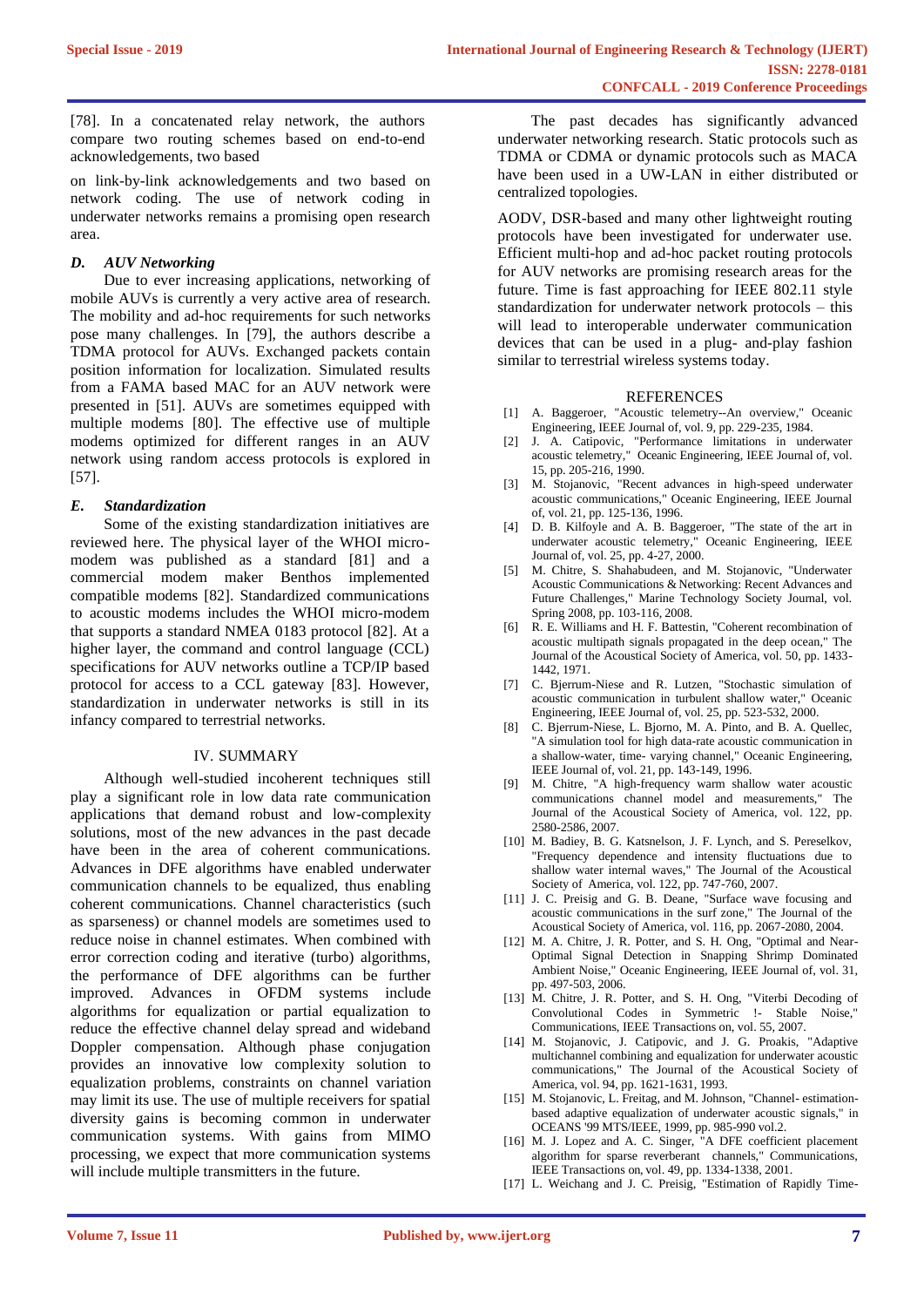- [18] S. Roy, T. M. Duman, and V. McDonald, "Error Rate Improvement in Underwater MIMO Communications Using Sparse Partial Response Equalization," in OCEANS 2006, 2006, pp. 1-6.
- [19] J. Labat, G. Lapierre, and J. Trubuil, "Iterative equalization for underwater acoustic channels potentiality for the TRIDENT system," in OCEANS 2003. Proceedings, 2003, pp. 1547-1553 Vol.3.
- [20] E. M. Sozer, J. G. Proakis, and F. Blackmon, "Iterative equalization and decoding techniques for shallow water acoustic channels," in OCEANS, 2001 MTS/IEEE, 2001, pp. 2201-2208 vol.4.
- [21] F. Blackmon, E. Sozer, and J. Proakis, "Iterative equalization, decoding, and soft diversity combining for underwater acoustic channels," in Oceans '02 MTS/IEEE, 2002, pp. 2425-2428 vol.4.
- [22] T. Oberg, B. Nilsson, N. Olofsson, M. L. Nordenvaad, and E. Sangfelt, "Underwater communication link with iterative equalization," in OCEANS 2006, 2006, pp. 1-6.
- [23] T. H. Eggen, A. B. Baggeroer, and J. C. Preisig, "Communication over Doppler spread channels. Part I: Channel and receiver presentation," Oceanic Engineering, IEEE Journal of, vol. 25, pp. 62-71, 2000.
- [24] T. H. Eggen, J. C. Preisig, and A. B. Baggeroer, "Communication over Doppler spread channels. II. Receiver characterization and practical results," Oceanic Engineering, IEEE Journal of, vol. 26, pp. 612-621, 2001.
- [25] M. Stojanovic and L. Freitag, "Multichannel Detection for Wideband Underwater Acoustic CDMA Communications," Oceanic Engineering, IEEE Journal of, vol. 31, pp. 685-695, 2006.
- [26] G. F. Edelmann, T. Akal, W. S. Hodgkiss, K. Seongil, W. A. Kuperman, and S. Hee Chun, "An initial demonstration of underwater acoustic communication using time reversal," Oceanic Engineering, IEEE Journal of, vol. 27, pp. 602-609, 2002.
- [27] G. F. Edelmann, H. C. Song, S. Kim, W. S. Hodgkiss, W. A. Kuperman, and T. Akal, "Underwater acoustic communications using time reversal," Oceanic Engineering, IEEE Journal of, vol. 30, pp. 852-864, 2005.
- [28] M. Stojanovic, "Retrofocusing techniques for high rate acoustic communications," The Journal of the Acoustical Society of America, vol. 117, pp. 1173- 1185, 2005.
- [29] P. Hursky, M. B. Porter, J. A. Rice, and V. K. McDonald, "Passive phase-conjugate signaling using pulse-position modulation," in OCEANS, 2001 MTS/IEEE, 2001, pp. 2244- 2249 vol.4.
- [30] D. Rouseff, D. R. Jackson, W. L. J. Fox, C. D. Jones, J. A. Ritcey, and D. R. Dowling, "Underwater acoustic communication by passive-phase conjugation: theory and experimental results," Oceanic Engineering, IEEE Journal of, vol. 26, pp. 821-831, 2001.
- [31] J. Gomes, A. Silva, and S. Jesus, "Joint Passive Time Reversal and Multichannel Equalization for Underwater Communications," in OCEANS 2006, 2006, pp. 1-6.
- [32] H. C. Song, W. S. Hodgkiss, W. A. Kuperman, W. J. Higley, K. Raghukumar, T. Akal, and M. Stevenson, "Spatial diversity in passive time reversal communications," The Journal of the Acoustical Society of America, vol. 120, pp. 2067-2076, 2006.
- [33] A. Song, M. Badiey, H. C. Song, W. S. Hodgkiss, M. B. Porter, and KauaiEx-Group, "Impact of ocean variability on coherent underwater acoustic communications during the Kauai experiment (KauaiEx)," The Journal of the Acoustical Society of America, vol. 123, pp. 856-865, 2008.
- [34] F. Frassati, C. Lafon, P. A. Laurent, and J. M. Passerieux, "Experimental assessment of OFDM and DSSS modulations for use in littoral waters underwater acoustic communications," in Oceans 2005 - Europe, 2005, pp. 826-831 Vol. 2.
- [35] A. K. Morozov and J. C. Preisig, "Underwater Acoustic Communications with Multi-Carrier Modulation," in OCEANS 2006, 2006, pp. 1-6.
- [36] M. Chitre, S. H. Ong, and J. Potter, "Performance of coded OFDM in very shallow water channels and snapping shrimp noise," in OCEANS, 2005 MTS/IEEE, 2005, pp. 996-1001 Vol.

2.

- [37] M. Stojanovic, "Low Complexity OFDM Detector for Underwater Acoustic Channels," in OCEANS 2006, 2006, pp. 1- 6.
- [38] B. S. Sharif, J. Neasham, O. R. Hinton, and A. E. Adams, "A computationally efficient Doppler compensation system for underwater acoustic communications," Oceanic Engineering, IEEE Journal of, vol. 25, pp. 52-61, 2000.
- [39] S. Roy, T. Duman, L. Ghazikhanian, V. McDonald, J. Proakis, and J. Zeidler, "Enhanced underwater acoustic communication performance using space- time coding and processing," in OCEANS '04 MTS/IEEE, 2004, pp. 26-33 Vol.1.
- [40] D. B. Kilfoyle, J. C. Preisig, and A. B. Baggeroer, "Spatial modulation experiments in the underwater acoustic channel," Oceanic Engineering, IEEE Journal of, vol. 30, pp. 406-415, 2005.
- [41] B. Li, S. Zhou, M. Stojanovic, L. Freitag, J. Huang, and P. Willett, "MIMO-OFDM Over An Underwater Acoustic Channel," in OCEANS'07 Vancouver, Canada, 2007.
- [42] T. C. Yang, "A Study of Spatial Processing Gain in Underwater Acoustic Communications," Oceanic Engineering, IEEE Journal of, vol. 32, pp. 689-709, 2007.
- [43] J. Rice, B. Creber, C. Fletcher, P. Baxley, K. Rogers, McDonald, D. Rees, M. Wolf, S. Merriam, R. Mehio, J. Proakis, K. Scussel, D. Porta, J. Baker, J. Hardiman, and D. Green, "Evolution of Seaweb underwater acoustic networking," in OCEANS 2000 MTS/IEEE, 2000.
- [44] E. M. Sozer, M. Stojanovic, and J. G. Proakis, "Underwater acoustic networks," Oceanic Engineering, IEEE Journal of, vol. 25, pp. 72-83, 2000.
- [45] J. G. Proakis, E. M. Sozer, J. A. Rice, and M. Stojanovic, "Shallow water acoustic networks," Communications Magazine, IEEE, vol. 39, pp. 114- 119, 2001.
- [46] C. Jun-Hong, K. Jiejun, M. Gerla, and Z. Shengli, "The challenges of building mobile underwater wireless networks for aquatic applications," Network, IEEE, vol. 20, pp. 12-18, 2006.
- [47] C. Y. M. Chan and M. Motani, "An Integrated Energy Efficient Data Retrieval Protocol for Underwater Delay Tolerant Networks," in IEEE Oceans' 07, Aberdeen, Scotland, 2007.
- [48] K. Turgay and C. Erdal, "A Mac Protocol for Tactical Underwater Surveillance Networks," in Military Communications Conference, 2006. MILCOM 2006, 2006, pp. 1-7.
- [49] S. M. Smith, J. C. Park, and A. Neel, "A peer-to-peer communication protocol for underwater acoustic communication," in MTS/IEEE OCEANS '97, 1997, pp. 268-272 vol.1.
- [50] A. Kebkal, K. Kebkal, and M. Komar, "Data-link protocol for underwater acoustic networks," in Oceans 2005 - Europe, 2005, pp. 1174-1180 Vol. 2.
- [51] M. Molins and M. Stojanovic, "Slotted FAMA: a MAC protocol for underwater acoustic networks," in MTS/IEEE OCEANS'06, 2006.
- [52] P. Xie and J. H. Cui, "Exploring Random Access and Handshaking Techniques in Large-Scale Underwater Wireless Acoustic Sensor Networks," in IEEE OCEANS'06, Boston, USA, 2006.
- [53] J. Heidemann, W. Ye, J. Wills, A. Syed, and Y. Li, "Research Challenges and Applications for Underwater Sensor Networking," in IEEE Wireless Communications and Networking Conference 2006, 2006.
- [54] H. Doukkali, L. Nuaymi, and S. Houcke, "Distributed MAC Protocols for Underwater Acoustic Data Networks," in IEEE 64th Vehicular Technology Conference, 2006.
- [55] E. Sozer, M. Stojanovic, and J. Proakis, "Underwater Acoustic Networks," Oceanic Engineering, IEEE Journal of, vol. 25, pp. 72-83, 2000.
- [56] X. Guo, M. R. Frater, and M. J. Ryan, "A propagation-delaytolerant collision avoidance protocol for underwater acoustic sensor networks," in MTS/IEEE OCEANS'06, Singapore, 2006.
- [57] S. Shahabudeen, M. Chitre, and M. Motani, "A multi- channel MAC protocol for AUV networks," in IEEE Oceans' 07 Aberdeen, Scotland, 2007.
- [58] J. J. Garcia-Luna-Aceves and C. L. Fullmer, "Performance of floor acquisition multiple access in ad-hoc networks," in Third